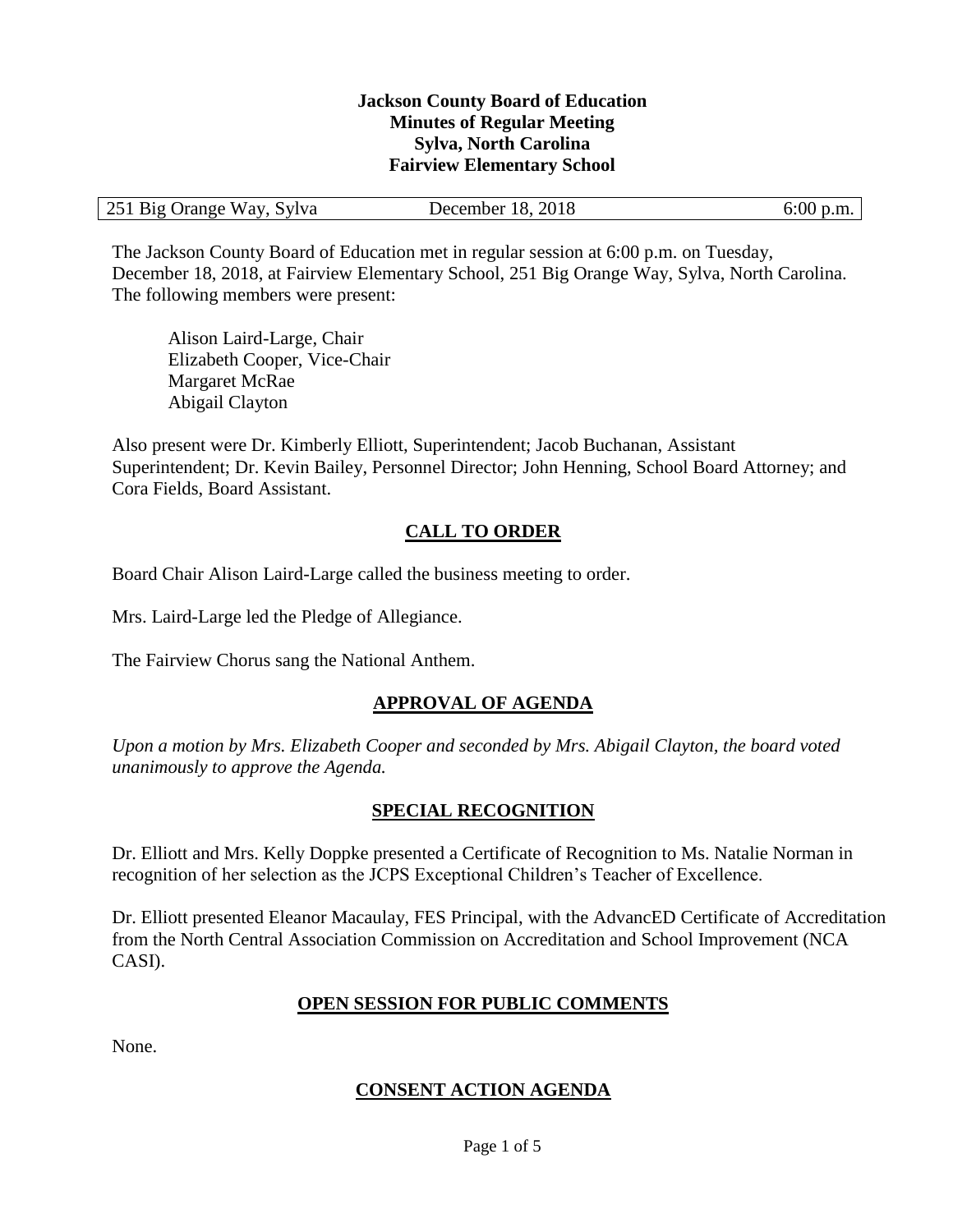**Action:** *Upon a motion by Mrs. Elizabeth Cooper and seconded by Mrs. Abigail Clayton, the board unanimously approved the consent action agenda:*

A. Open Session Minutes of Regular Meeting of November 27, 2018.

## **INFORMATION AGENDA**

A. **Agenda Item**: Superintendent's Report **Presenter:** Dr. Kimberly Elliott, Superintendent

Dr. Elliott reported on the following:

- 1. Dr. Elliott stated that we have had a wonderful first semester and said that she is proud of our students and staff. Dr. Elliott wished each JCPS family member a happy holiday and a very Merry Christmas.
- 2. Dr. Elliott reminded everyone to mark their calendars for this Thursday, Dec. 20<sup>th</sup> to attend the School of Alternatives first semester graduation beginning at 5:30 p.m. in the Smoky Mountain High School Auditorium.
- 3. Dr. Elliott informed the board that the JCPS Arts Programs are thriving and are having wonderful programs across the district.
- 4. Dr. Elliott said that the Middle School Robotics teams represented JCPS well in Hendersonville most recently. One of the Fairview Teams will be returning to the state competition. She said that we are very proud of the High School and Middle School Robotics Programs.
- 5. Dr. Elliott recognized Reverend Rebecca Mathis, who serves as the Director of Community Engagement for 7 counties with Blue Ridge Health. She said that Mr. Buchanan and Rev. Mathis will share information later in the agenda, and said that she is excited about the partnership with Blue Ridge Health Services for the first of what she hopes is many pilot programs for a School based Health Program. This partnership will supplement, but never supplant the current health services for JCPS students. This initial pilot program will begin small, but will be increased in services and the number of health providers will increase to serve students and employees across the district. The Memorandum of Agreement allows for any student and employee to access the services of the Blue Ridge Health Clinic located on Hospital Road. The Clinic offers a sliding scale for their services. Dr. Elliott commended this excellent partnership and hoped that just like any good movie trailer, she piqued interest for Mr. Buchanan and Rev. Mathis' agenda item.
- B. **Agenda Item**: Declared Surplus **Presenter:** Mr. Jacob Buchanan, Assistant Superintendent

Mr. Buchanan informed the board that the following items are being declared as surplus and will be listed on Govdeals.com for sale:

- 1. 2001 Chevrolet Impala #8054 Transportation
- 2. 2007 Ford Taurus #8003 Transportation
- 3. Carter Hoffman Warmer Unit CVES School Nutrition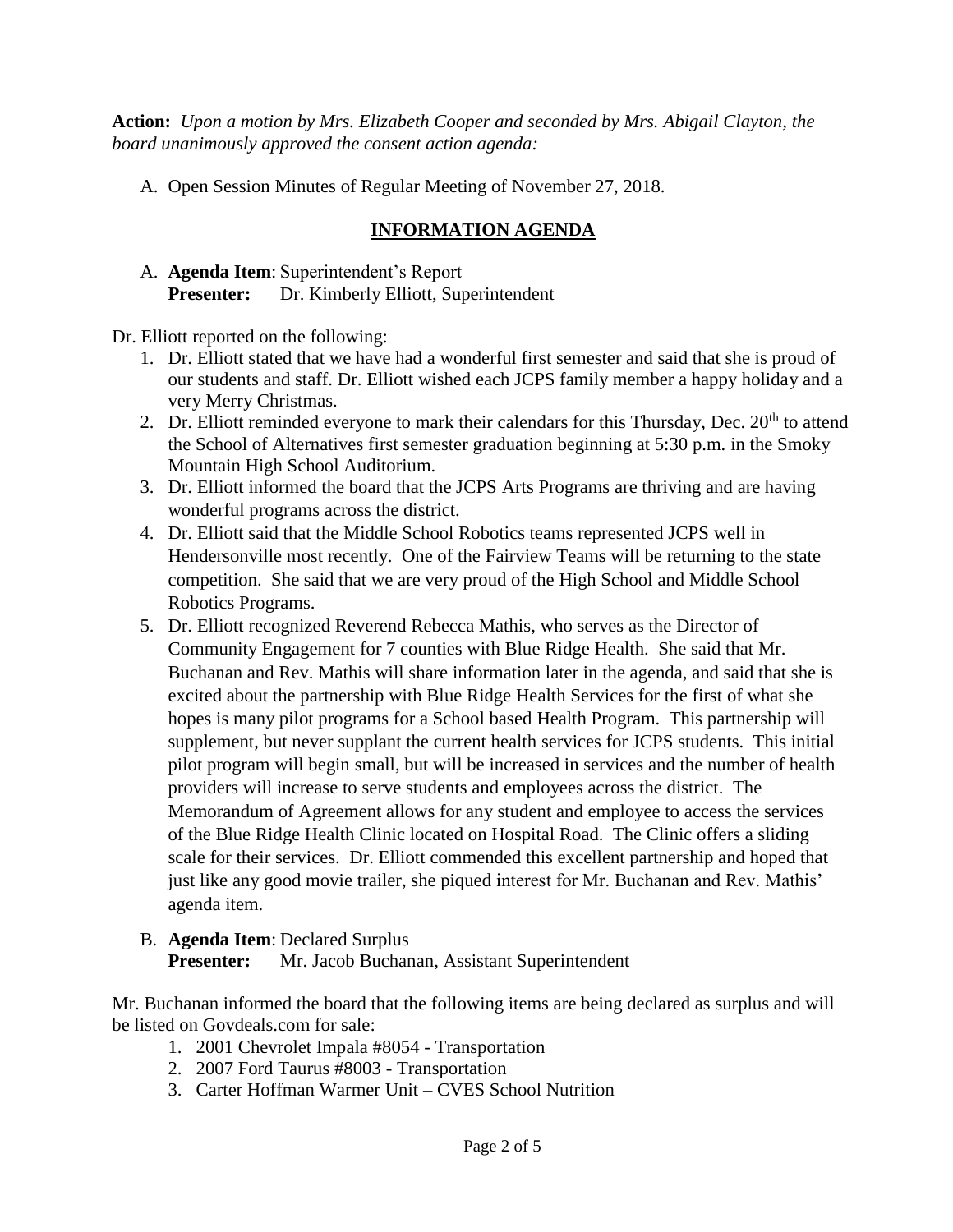- 4. 2 Refrigerators CTE Program
- C. **Agenda Item**: Audited Financial Statements **Presenter:** Mike Wike, Anderson, Wike & Smith

Mr. Wike presented the board with the 2017-2018 Audited Financial Statements.

## **ACTION AGENDA**

A. **Agenda Item:**Budget Amendments **Presenter:** Mrs. Kristie Walker, Acting Finance Officer

Mrs. Walker asked for approval of budget amendments and transfers for the State Public School Fund.

**Action**: *Upon a motion by Mrs. Elizabeth Cooper and seconded by Mrs. Margaret McRae the board voted unanimously to approve the state public school fund, and other local transfers and budget amendments.*

B. **Agenda Item:**Blue Ridge Health Memorandum of Understanding **Presenter:** Jacob Buchanan, Assistant Superintendent

Mr. Buchanan and Ms. Rebecca Mathis, BRH Director of Community Relations, presented the Memorandum of Understanding with Blue Ridge Health for the operation of a school based clinic at Fairview Elementary School and asked for board approval.

**Action**: *Upon a motion by Mrs. Elizabeth Cooper and seconded by Mrs. Abigail Clayton the board voted unanimously to approve the Memorandum of Understanding with Blue Ridge Health.*

C. **Agenda Item:**Board Policy Updates **Presenter:** Dr. Kimberly Elliott, Superintendent

Policy Updates: 1. Operations of School Nutrition Services (6220)

Dr. Elliott presented proposed changes to the above listed policy and asked for board approval.

**Action**: *Upon a motion by Mrs. Elizabeth Cooper and seconded by Mrs. Abigail Clayton, the board voted unanimously to approve the board policy update as listed above.*

## **CLOSED SESSION**

*The board unanimously approved a motion by Mrs. Elizabeth Cooper and seconded by Mrs. Margaret McRae to enter into closed session pursuant to G.S. 143.318.11 for the following purposes: under subsection; (a) (1) to prevent the disclosure of privileged or confidential personnel information pursuant to G.S. 115C-319-32 and (a) (3) to discuss matters protected by attorney-client privilege.*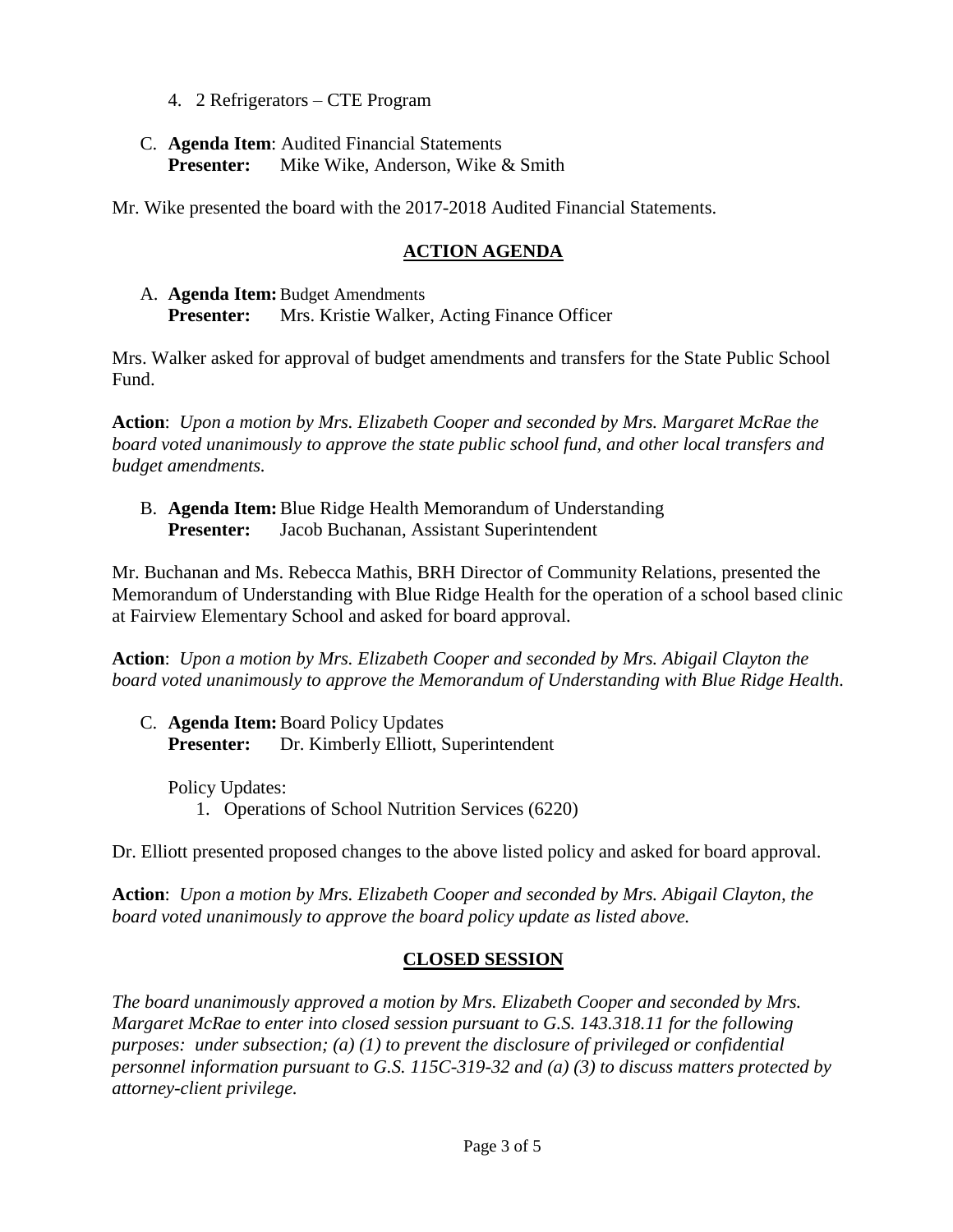*Upon a motion by Mrs. Elizabeth Cooper and seconded by Mrs. Abigail Clayton, the board voted unanimously to return to open session.*

#### **OPEN SESSION**

**Action:** *Upon a motion by Mrs. Elizabeth Cooper and seconded by Mrs. Margaret McRae, the board unanimously approved the consent action agenda:*

1. Closed Session Minutes of Meeting on November 27, 2018

# **PERSONNEL ACTION AGENDA**

**Action:** *Upon a motion made by Mrs. Elizabeth Cooper and seconded by Mrs. Margaret McRae, the board voted unanimously to approve the personnel agenda as recommended by Dr. Elliott. The board unanimously approved the following recommendations:*

#### **Employee Recommendations:**

- 1. Austin, Kayla Occupational Therapist, District-wide
- 2. McCoy, Susan Afterschool EC Teacher Assistant, Scotts Creek Elementary School

### **Employee Resignations:**

- 1. Allison, Darin Director of Capital Projects, Central Office
- 2. Wilke, Kyle EC Teacher Assistant, Smoky Mountain High School

#### **Employee Retirements:**

1. Edwards, Gwen – Finance Officer, Central Office

#### **Staff, Non-Staff and Returning Coach Recommendations:**

- 1. Ashe, Jimmy Assistant Coach Track, Smoky Mountain High School Returning Non-Staff
- 2. Bell, Tasha Head Coach Cheer, Smokey Mountain Elementary School Returning Staff
- 3. Capps, Zeb Head Coach Men's Golf, Smoky Mountain High School Returning Staff
- 4. Davis, Megan Head Coach Varsity Softball, Smoky Mountain High School Returning Staff
- 5. Dezarn, Megan Head Coach Women's Track, Smoky Mountain High School Returning Staff
- 6. Dillard, Morgan Head Coach Junior Varsity Softball, Smoky Mountain High School – Returning Non-Staff
- 7. Ellenburg, Jeremy Head Coach Varsity Baseball, Smoky Mountain High School – Returning Staff
- 8. Frizzell, Nathan Head Coach Junior Varsity Baseball, Smoky Mountain High School – Returning Staff
- 9. Hawk, Derrick Assistant Coach Varsity Baseball, Smoky Mountain High School – Returning Staff
- 10. McElroy, Craig Assistant Coach Varsity Softball, Smoky Mountain High School – Returning Staff